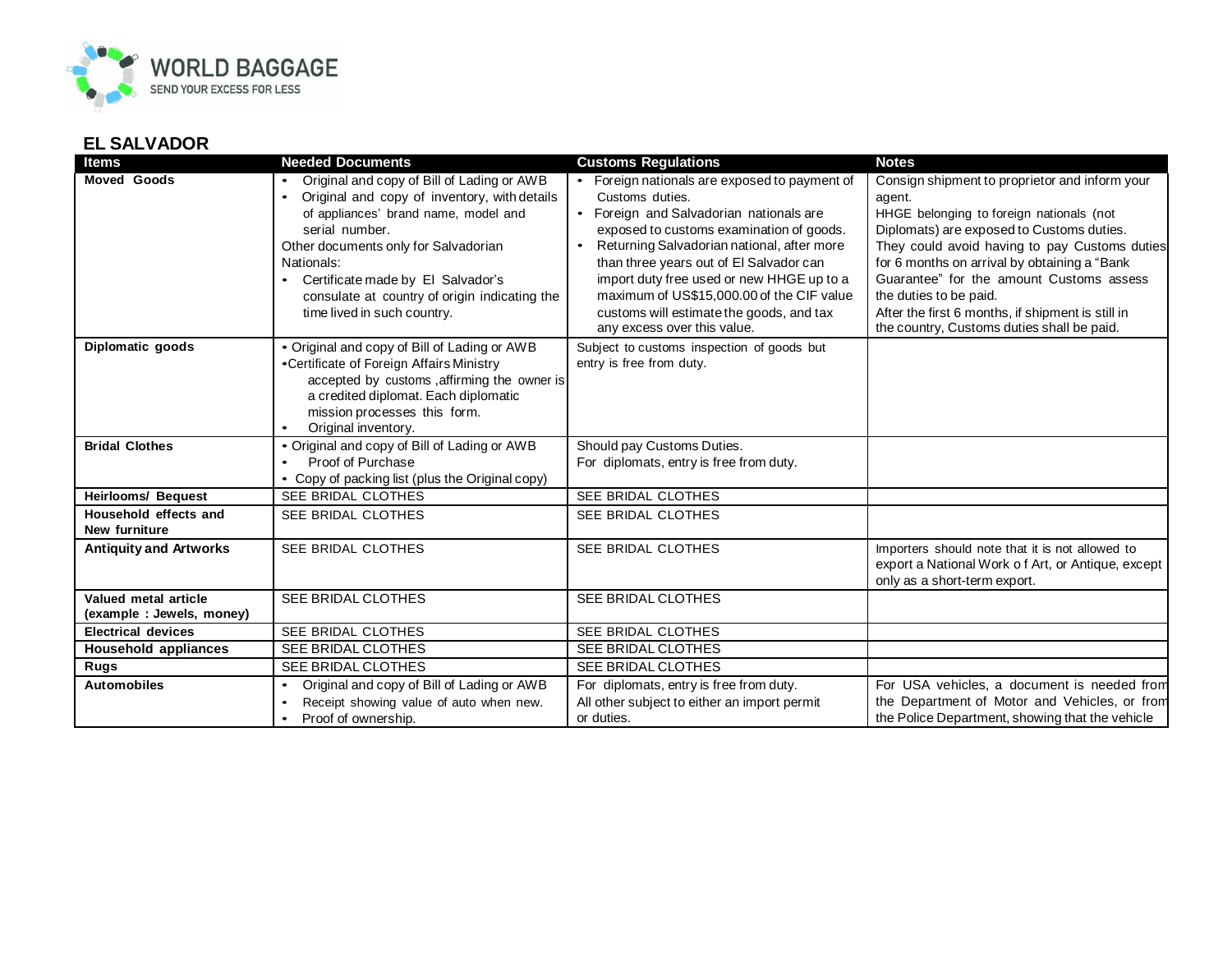

## **EL SALVADOR**

| Items                                             | <b>Needed Documents</b>                                                                                                                                                                                                                                                                                                        | <b>Customs Regulations</b>                                            | <b>Notes</b>         |
|---------------------------------------------------|--------------------------------------------------------------------------------------------------------------------------------------------------------------------------------------------------------------------------------------------------------------------------------------------------------------------------------|-----------------------------------------------------------------------|----------------------|
|                                                   | • Proof of Origin                                                                                                                                                                                                                                                                                                              |                                                                       | has not been stolen. |
| Other vehicles (water vehicles,<br>bicycles)      | SEE MOTOR VEHICLES                                                                                                                                                                                                                                                                                                             | SEE MOTOR VEHICLES                                                    |                      |
| Machines, spare pieces and<br>appliances          | Original and copy of Bill of Lading or AWB<br>Proof of Purchase                                                                                                                                                                                                                                                                | Should pay Customs Duties.<br>For diplomats, entry is free from duty. |                      |
| <b>Memorabilia and Gifts</b><br>Wine              | Original and copy of Bill of Lading or AWB<br>Proof of Purchase<br>Original and copy of packing list.<br>Original and copy of Bill of Lading or AWB<br>Proof of Purchase<br>Local health department provided permit<br>Price list for local consumption arranged by<br>consignee and approved by local treasury<br>department. | <b>SEE MACHINES</b><br>Should pay Customs Duties.                     |                      |
| Liquor                                            | <b>SEE WINE</b>                                                                                                                                                                                                                                                                                                                | <b>SEE WINE</b>                                                       |                      |
| <b>Canned Foods and foodstuff</b>                 | <b>SEE WINE</b><br>Document showing that product is<br>authorized for human consumption (must<br>be notarized at origin).<br>Phytosanitary certificate (if not canned<br>Items ex: vegetables).                                                                                                                                | Should pay Customs Duties.                                            |                      |
| Munitions, dangerous<br><b>Objects and Weapon</b> | Original and copy of Bill of Lading or AWB<br>Proof of Purchase<br>$\bullet$<br>Local defense department provided permit<br>$\bullet$                                                                                                                                                                                          | Should pay Customs Duties.                                            |                      |
| <b>Medications, drugs and</b><br>narcotics        | Original and copy of Bill of Lading or AWB<br>$\bullet$<br>Proof of Purchase<br>$\bullet$<br>Local drug administration department<br>$\bullet$<br>provided permit                                                                                                                                                              | Should pay Import Duties.                                             |                      |
| <b>Plants</b>                                     | Original and copy of Bill of Lading or AWB<br>Proof of Purchase<br>Phytosanitary certificate.<br>Permit made by Ministry of Agriculture.                                                                                                                                                                                       | Should pay Customs Duties.                                            |                      |